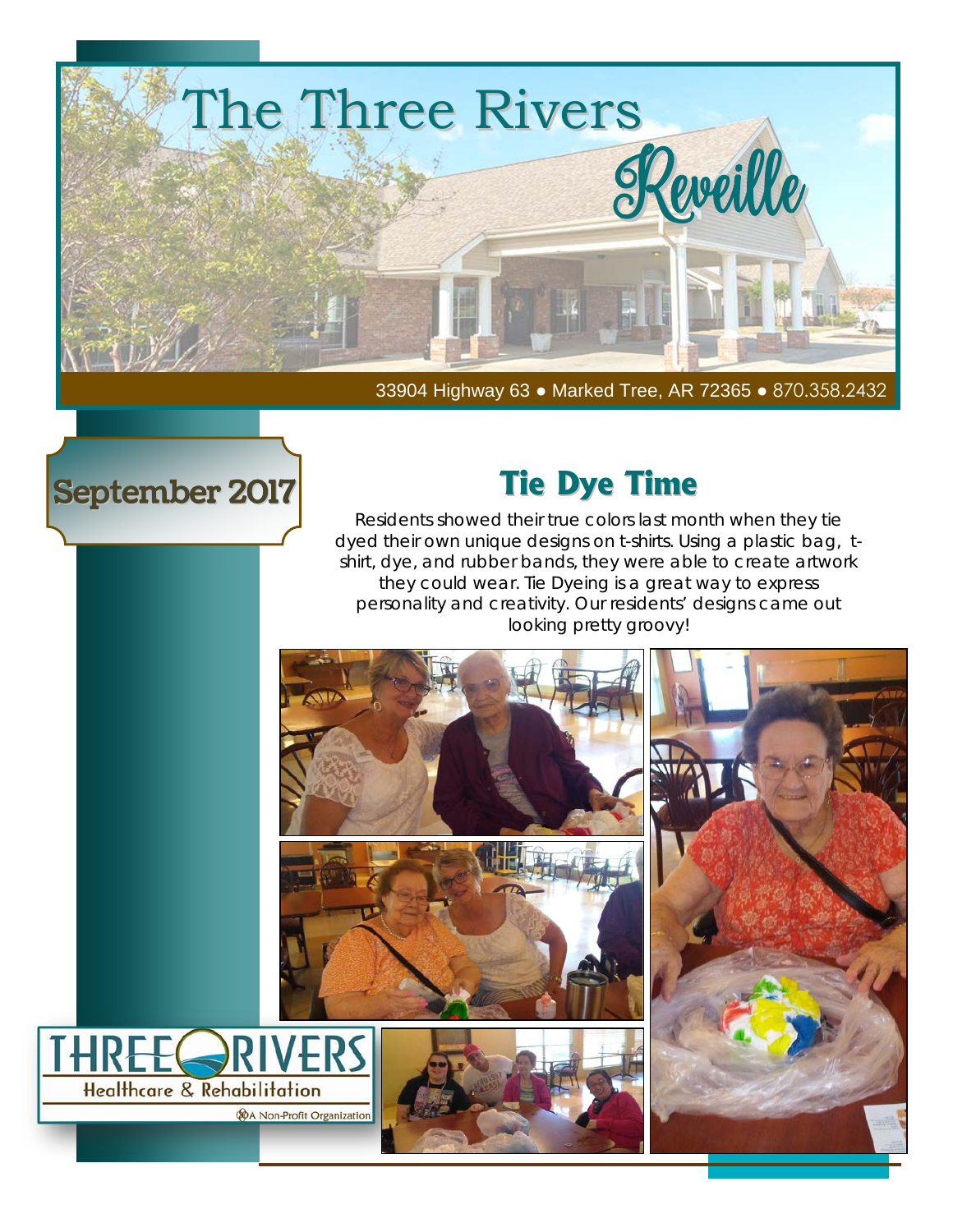### Page 2 of 4 Three Rivers Reveille



### **Employee of the Month**

Sherry Turner works in our housekeeping department. She is very outgoing, puts pride in what she does, and always offers to lend a helping hand. Thank you for all your hard work. We are blessed to have you as



Sherry Turner part of our team! Ms. Virginia W.

### **Resident of the Month**

Ms. Virginia Williams is very outgoing and always has a smile on her face. She enjoys going outside to read books, playing bingo and trivia, attending parties and socials, and going on trips to Ron's Catfish and Southland Park. We are very blessed to have Ms. Virginia as part of our Three RIvers family!

## Happy Birthday!

| <b>Residents:</b> |  |
|-------------------|--|
|-------------------|--|

| K. Metheny  | 9/02 |
|-------------|------|
| I. Dewailly | 9/06 |
| C. Martin   | 9/10 |
| H. Roland   | 9/16 |
| D. Needham  | 9/20 |
| M. Allen    | 9/28 |
| S. Ferguson | 9/30 |

### **Employees:**

| <b>Cheryl Goodlow</b> | 9/01 |
|-----------------------|------|
| Myrtle Rand           | 9/02 |
| <b>Theresa Roark</b>  | 9/03 |
| Hannah Barnes         | 9/03 |
| Marilyn Keiffer       | 9/05 |
| Dane Hubbard          | 9/05 |
| Darian Brown          | 9/12 |
| Amanda Hampton        | 9/12 |
| <b>Jessica Meyers</b> | 9/12 |
| <b>Stacie Watson</b>  | 9/14 |
| Shatavia Alexander    | 9/20 |
| Jennifer Laden        | 9/26 |
| <b>Nancy Gibbs</b>    | 9/26 |
|                       |      |

## **A Celestial Celebration**

Residents enjoyed witnessing history last month when they donned their solar glasses and watched as the eclipse took place. This celestial phenomenon occurs when the moon passes between the sun and earth and blocks all or part of the sun for up to about three hours, from beginning to end, as viewed from a given location. The last time the contiguous US saw a total eclipse was in 1979. This event was truly remarkable, and we were glad to be able to witness it with our wonderful residents.

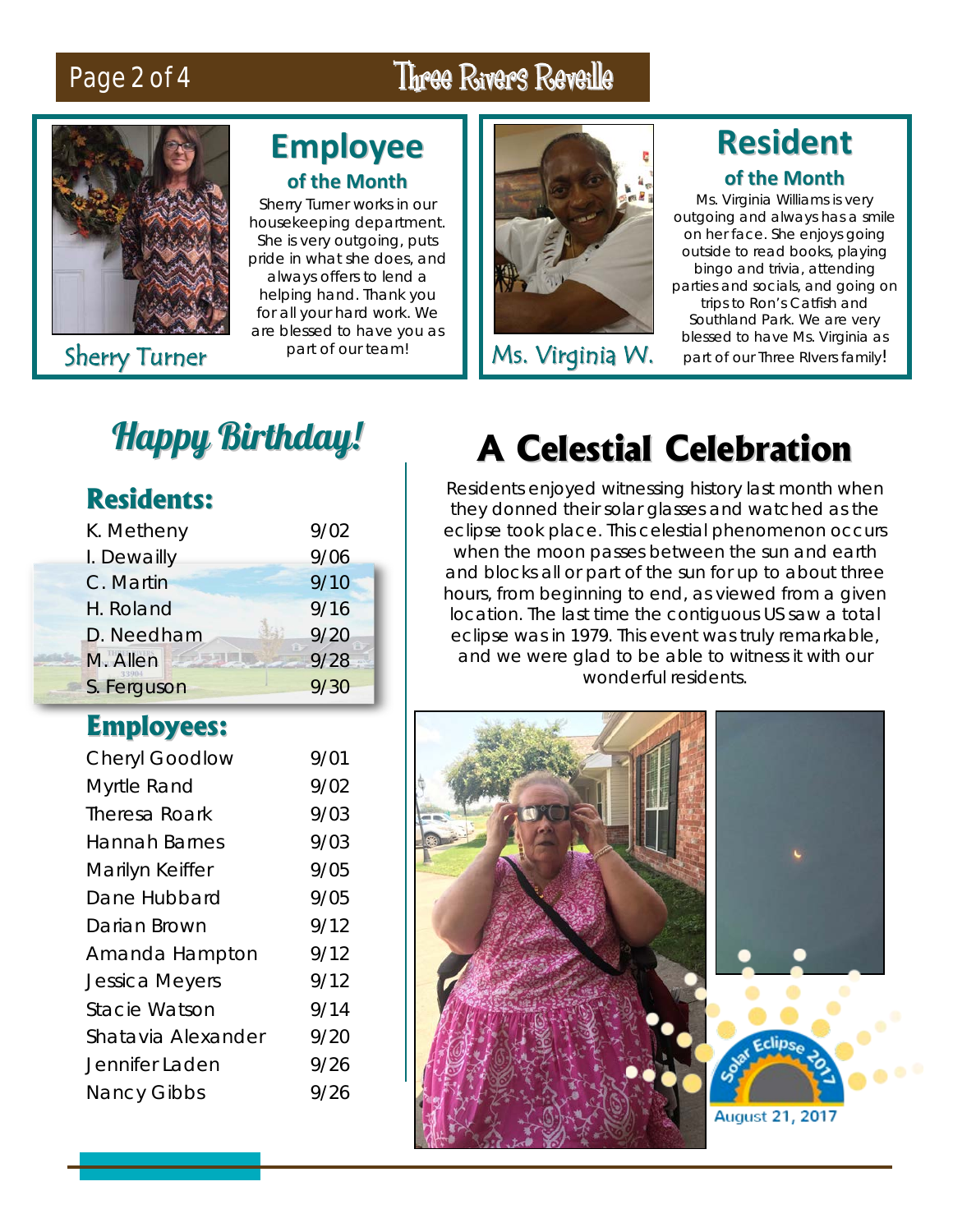### **Waffles + Ice Cream = Yum!**

Residents enjoyed making waffle taco desserts recently. What exactly is a waffle taco, you ask? It is a sweet and easy waffle that holds all the chocolate sundae fixin's for a summer taco treat that can't be beat. Top them off with whipped cream, chocolate sauce, cherries, and sprinkles, and it's party time!



# Happy Fall, Y'all! Autumn Equinox - September 22nd

### Our Mission

Our mission is to enable our residents to live life to its fullest, regardless of age or health, with compassion, understanding, respect, dignity, and caring support.

### Inspirational Quote of the Month

Real integrity is doing the right thing, knowing that nobody's going to know whether you did it or not.

- Oprah Winfrey

### About Us –

Three Rivers Healthcare and Rehabilitation is nestled in a peaceful community of Marked Tree, just off Highway 63. As you will soon see, we may be the best kept secret in North East Arkansas! With our Spa, Salon, garden area, beautiful patios, attentive staff and much, much more, you may find yourself ready to move in, even if you're looking to find a home for someone else!